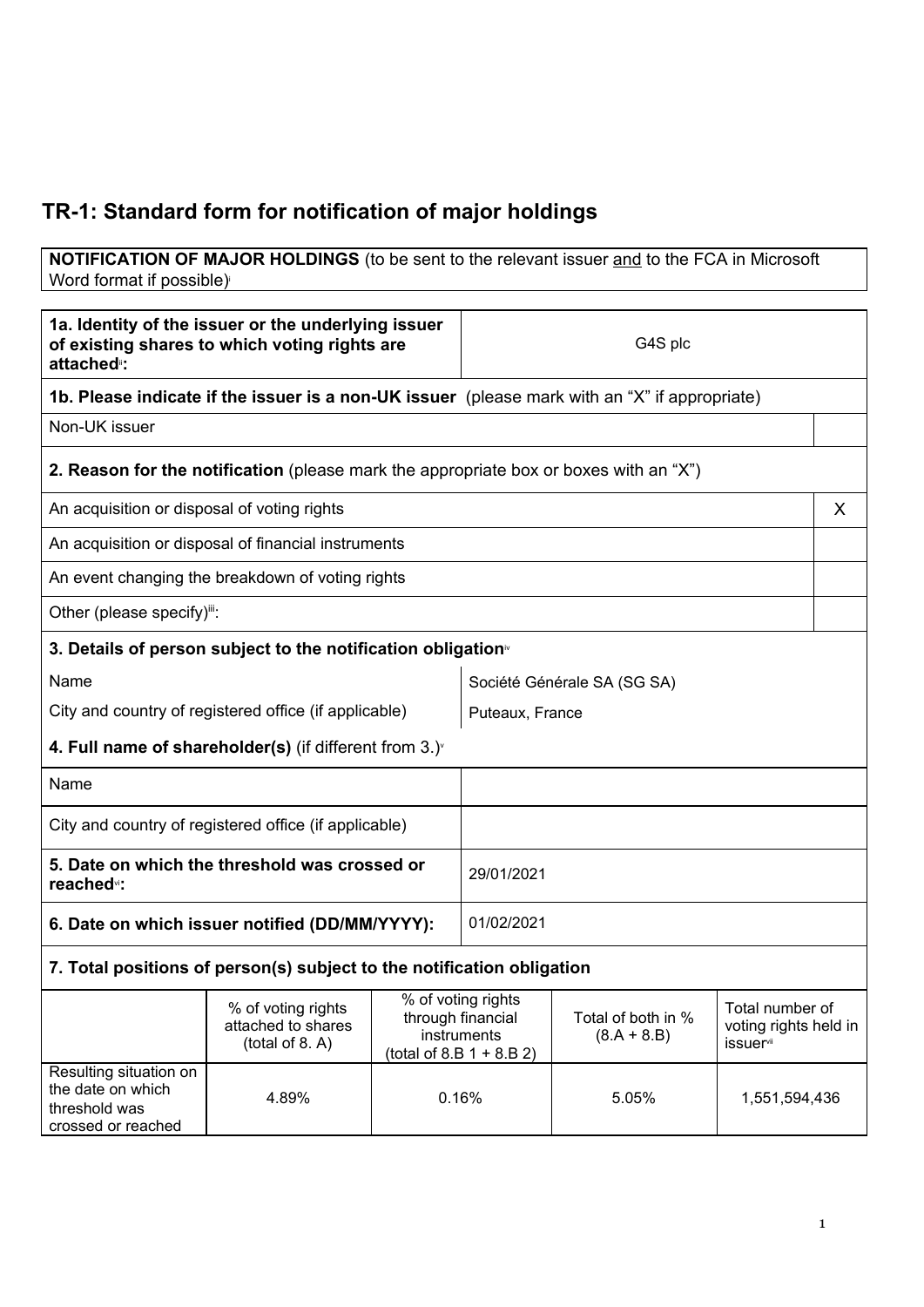|  | Position of previous<br>notification (if<br>applicable) | 4.84% | $0.15\%$ | 4.99% |  |
|--|---------------------------------------------------------|-------|----------|-------|--|
|--|---------------------------------------------------------|-------|----------|-------|--|

| 8. Notified details of the resulting situation on the date on which the threshold was crossed or<br><b>reached</b> viii |                                        |                                            |                                                     |                                                                                                        |                                   |                               |  |
|-------------------------------------------------------------------------------------------------------------------------|----------------------------------------|--------------------------------------------|-----------------------------------------------------|--------------------------------------------------------------------------------------------------------|-----------------------------------|-------------------------------|--|
| A: Voting rights attached to shares                                                                                     |                                        |                                            |                                                     |                                                                                                        |                                   |                               |  |
| Class/type of<br>shares                                                                                                 |                                        | Number of voting rightsix                  |                                                     |                                                                                                        | % of voting rights                |                               |  |
| ISIN code (if possible)                                                                                                 | <b>Direct</b><br>(DTR5.1)              |                                            | <b>Indirect</b><br>(DTR5.2.1)                       |                                                                                                        | <b>Direct</b><br>(DTR5.1)         | <b>Indirect</b><br>(DTR5.2.1) |  |
| <b>GB00B01FLG62</b><br>Ordinary shares                                                                                  | 53,294,245                             |                                            | $\mathbf 0$                                         |                                                                                                        | 3.43%                             | 0.00%                         |  |
| <b>GB00B01FLG62</b><br><b>Borrowed Ordinary</b><br>shares                                                               | 22,641,280                             |                                            | $\mathbf 0$                                         |                                                                                                        | 1.46%                             | 0.00%                         |  |
| <b>SUBTOTAL 8. A</b>                                                                                                    |                                        | 75,935,525                                 |                                                     |                                                                                                        | 4.89%                             |                               |  |
|                                                                                                                         |                                        |                                            |                                                     |                                                                                                        |                                   |                               |  |
| B 1: Financial Instruments according to DTR5.3.1R (1) (a)                                                               |                                        |                                            |                                                     |                                                                                                        |                                   |                               |  |
| <b>Type of financial</b><br>instrument                                                                                  | <b>Expiration</b><br>date <sup>x</sup> | Exercise/<br><b>Conversion Periodxi</b>    |                                                     | <b>Number of voting rights</b><br>that may be acquired if<br>the instrument is<br>exercised/converted. |                                   | % of voting rights            |  |
|                                                                                                                         |                                        |                                            |                                                     |                                                                                                        |                                   |                               |  |
|                                                                                                                         |                                        |                                            |                                                     |                                                                                                        |                                   |                               |  |
|                                                                                                                         |                                        |                                            |                                                     |                                                                                                        |                                   |                               |  |
|                                                                                                                         | <b>SUBTOTAL 8. B 1</b>                 |                                            |                                                     |                                                                                                        |                                   |                               |  |
|                                                                                                                         |                                        |                                            |                                                     |                                                                                                        |                                   |                               |  |
| B 2: Financial Instruments with similar economic effect according to DTR5.3.1R (1) (b)                                  |                                        |                                            |                                                     |                                                                                                        |                                   |                               |  |
| <b>Type of financial</b><br>instrument                                                                                  | <b>Expiration</b><br>date <sup>x</sup> | Exercise/<br><b>Conversion</b><br>Period * | <b>Physical or</b><br>cash<br><b>settlement</b> xii |                                                                                                        | <b>Number of</b><br>voting rights | % of voting rights            |  |
| OTC Call option                                                                                                         | 03/01/2033                             | Till 03/01/2033                            |                                                     | Cash                                                                                                   | 1,200,000                         | 0.08%                         |  |

Listed call warrants | 03/01/2033 | Till 03/01/2033 | Cash | 1,200,000 | 0.08%

**SUBTOTAL 8.B.2**

**2,400,000 0.16%**